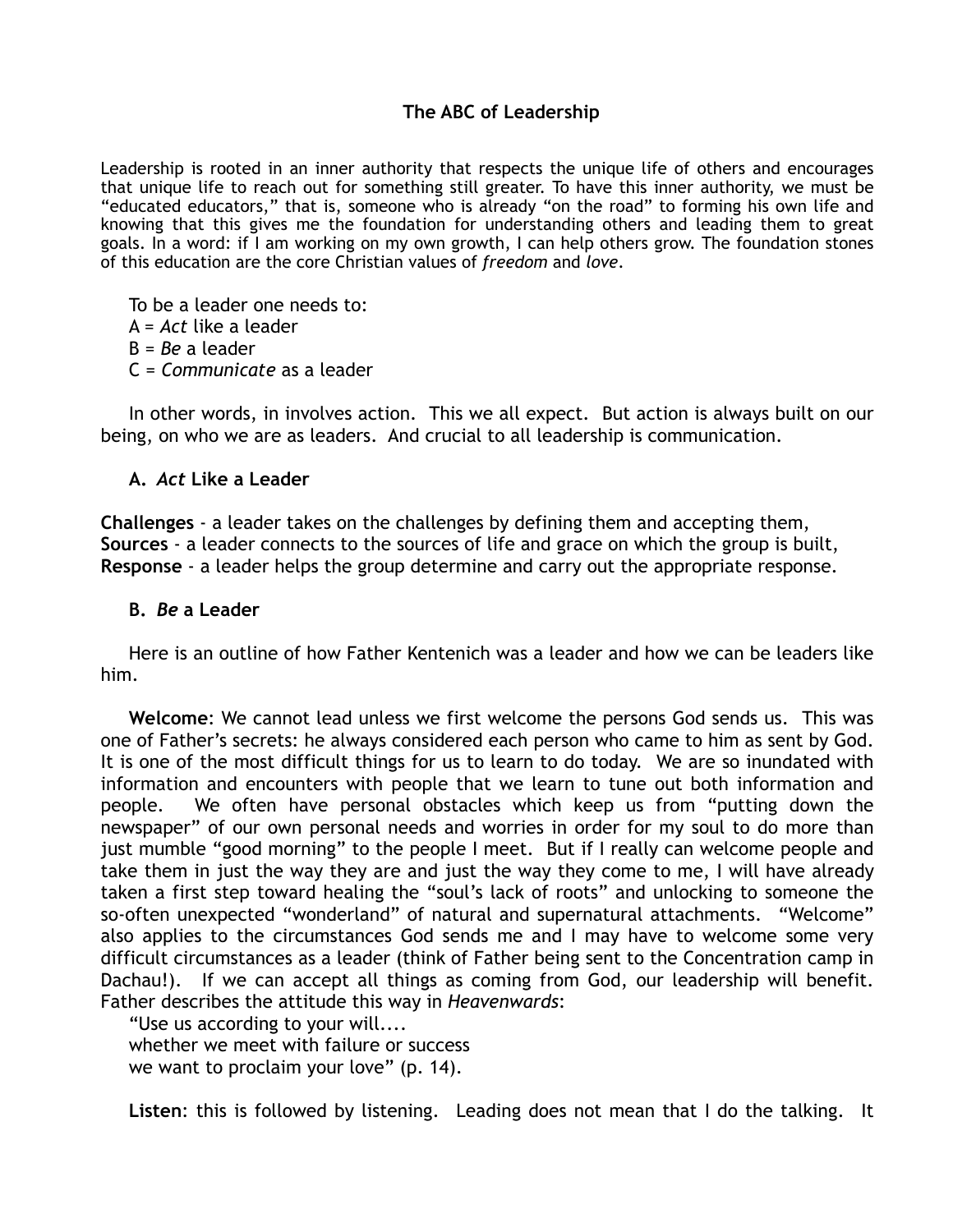does not mean that I stand at the front of the line. It means that "I know my sheep and mine know me", that is, that I listen to them and what God is trying to tell me through them. After all, it is not *my* group, it is *God's* group. In a letter from Milwaukee to Fr. Menningen, Fr. Kentenich reminded his close confidant of how he had led even the conferences with hundreds of participants by listening. Our founder said: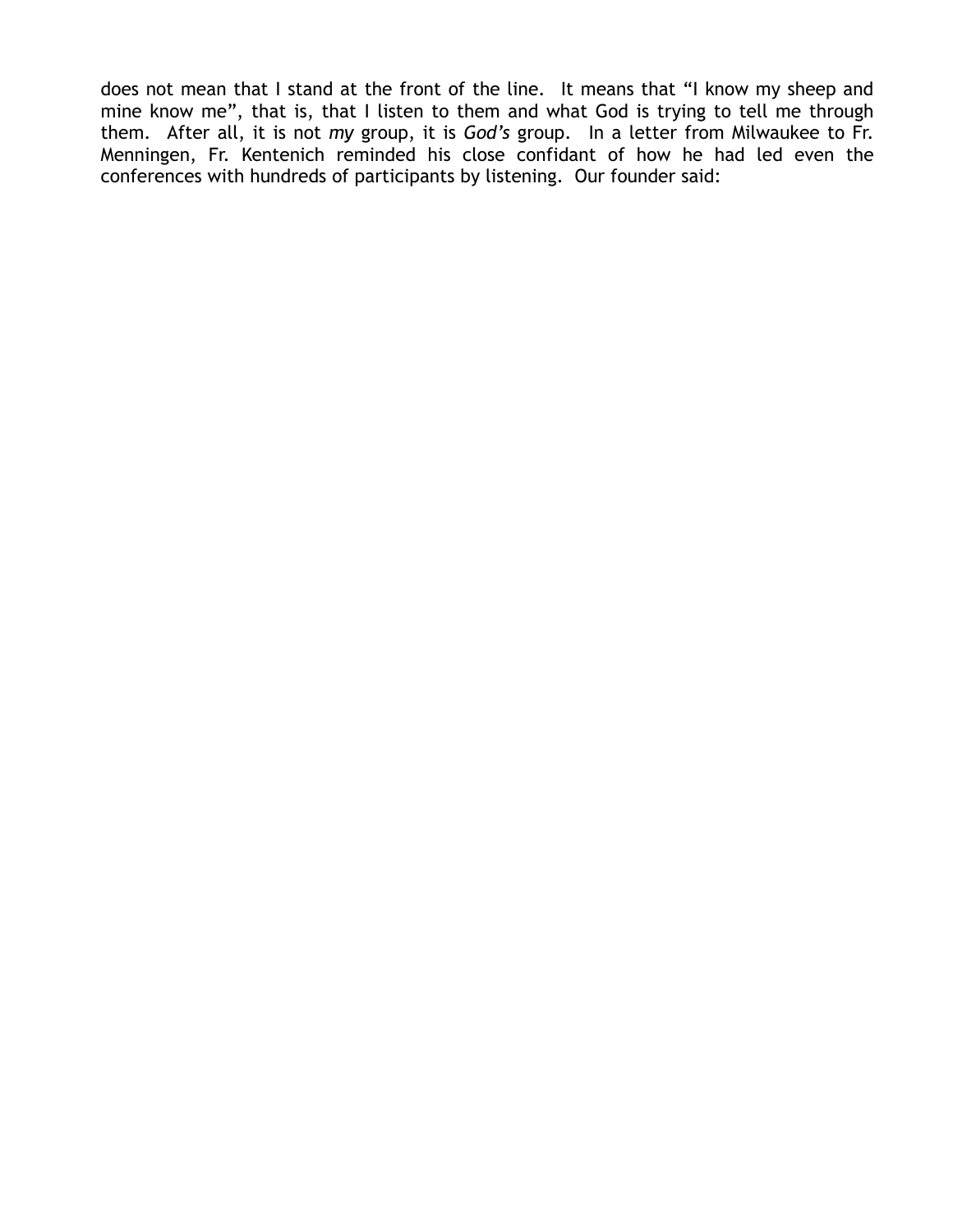"It was always my self-understood custom before beginning a conference to exchange, even if only briefly, a few words with at least one participant, so as to have a chance to peer briefly into the depths of the soul and discover which spiritual currents were alive there. And during the talks it became second nature to me to read from the radiance of the eyes [of the listeners] what was going on in the souls, so as to connect with it, build on it and extend and complete the lines sketched there, and to slowly but surely help create a great community atmosphere in which each individual felt at home and which would enthuse and form each one".

"One should not say that this is an art one must be born with. Quite the contrary! It is my conviction that one can gradually acquire this skill if:

(1) one has a life of personal prayer and striving,

(2) one faithfully uses the above method of meditation [looking back and looking forward on the events of the day, every day],

(3) one leads souls in the way I have indicated [especially through personal contact and interest in the person=s needs and life],

(4) one works at acquiring a philosophical grasp of final truths and realities and at coming to feel at home [in these ultimate truths and realities],

(5) one likewise strives to be free from self-centeredness and to be open to the differentness of the other, including his shortcomings, his different worries and struggles.

Here, too, the old adage applies: repetition forms the good habit. And if one has a deep love for the other person, this mysterious art will soon be learned." (December 9, 1953)

Therefore, if I can listen to the other, and to God speaking to me through the other, I will be well on the way to being an effective leader, be it as a one-on-one apostle or the leader of a nation!

**Respond**: In the end, a leader also seeks to right response out of interest in the other person and in the unique life that God has placed there. Here we can often make the mistake of responding too soon. We must remember that I can only really respond *after welcoming and listening*. Responding too soon can mean I am imposing my own situation on the other when it might be exactly the wrong thing. But once I grasp the situation, I am also called to find a response B one that is both *from me* (not just from a book or general plan) and *with the others* (not without the involvement of those I lead. We must also remember that often, especially in personal problems or long-term programs of growth, the final shape of the response will be a long time in coming; patience will be required.

Here are two down-to-earth examples from the Milwaukee years that might help you appreciate "welcome, listen and respond." Ask yourself where the three points appear...

## **C.** *Communicate* **as a Leader**

Finally, a leader needs to know how to communicate.

**Know Your People**: You can only be a leader if you know your people. After all that I have already said about "Welcome and Listen" I don't think I need to go into any further detail.

**Know Your Material**: Communication as a leader also means I know my material. I do not need to know the whole encyclopedia, but if my task requires me to know a page, a paragraph or even just a single sentence, I must know it and know it well. Otherwise my leadership will be built on sand.

**Know that God is Greater**: We will often make mistakes. Know that God is greater than our mistakes ("God writes straight on crooked lines"). We will often have to make decisions without knowing the outcome and even have to make "death leaps" of trust. Know that God is greater and plans the best outcome. And at times we will be swept along by forces beyond our control or God will signal to us to make an about face. Know that